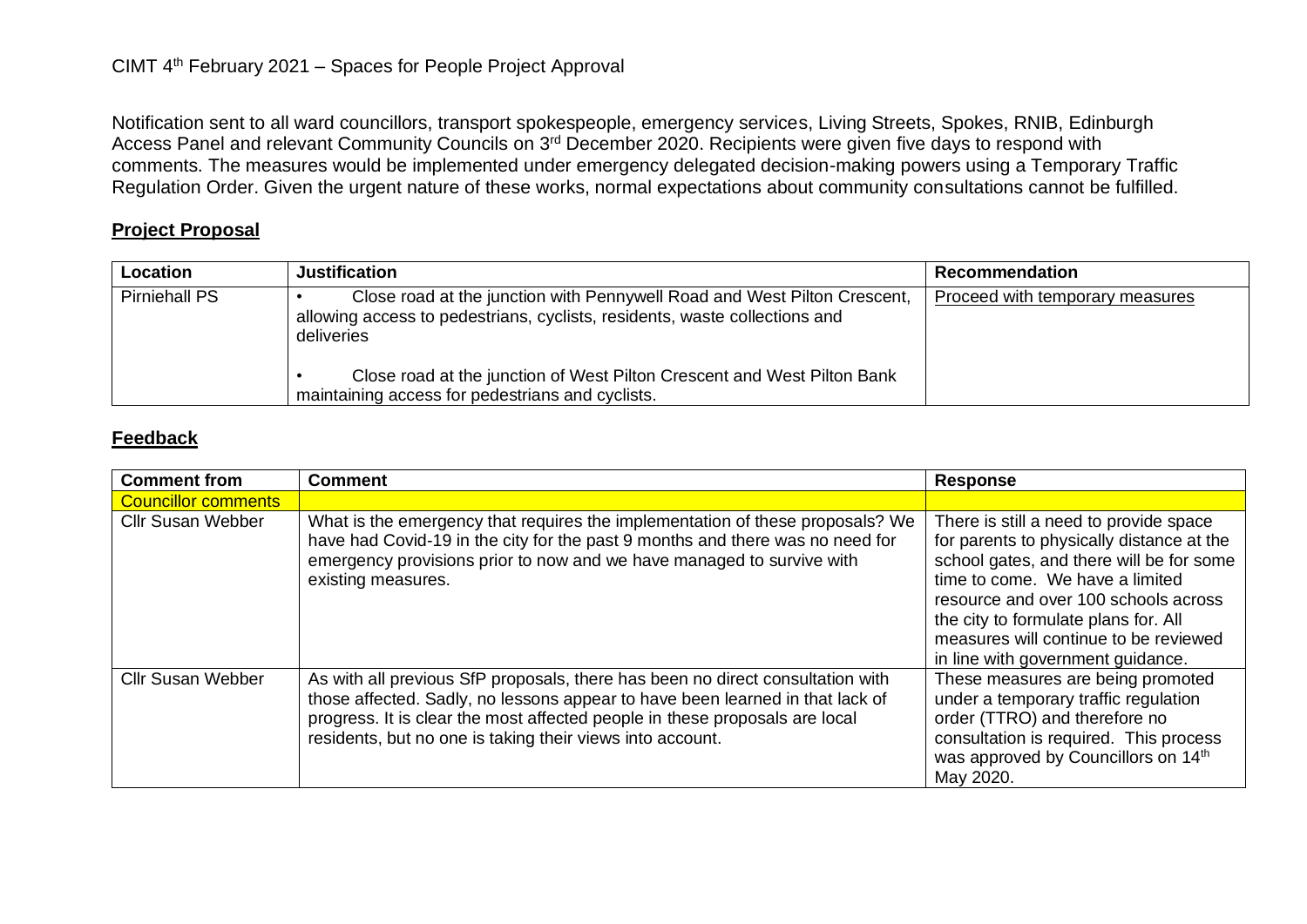| <b>Cllr Susan Webber</b>         | There needs to be formal consultation on these proposals rather than this<br>extremely limited engagement.                                                                        | These measures are being promoted<br>under a temporary traffic regulation<br>order (TTRO) and therefore no<br>consultation is required.                                                                                                                                    |
|----------------------------------|-----------------------------------------------------------------------------------------------------------------------------------------------------------------------------------|----------------------------------------------------------------------------------------------------------------------------------------------------------------------------------------------------------------------------------------------------------------------------|
| <b>Cllr Susan Webber</b>         | In terms of the restrictions proposed, could you specify what barriers will be in<br>place to restrict access and how these barriers will be removed for those<br>needing access? | Vehicle access will be maintained via<br>alternative routes. The barriers will not<br>be required to be moved at any point by<br>the public - only waste services may<br>have to move them on collection days.<br>This has been agreed with waste<br>services.             |
| <b>Cllr Susan Webber</b>         | There is no clarity to hours of operation $-$ if relating to the school are they<br>proposed 24/7/365?                                                                            | We do not have the resource to open<br>and close the road each day, therefore<br>the proposal is for 24/7 restrictions.                                                                                                                                                    |
| <b>Cllr Susan Webber</b>         | For those needing access (eg carers/tradesman/deliveries/emergency vehicles),<br>what access is available to them?                                                                | Vehicle access will be maintained via<br>alternative routes                                                                                                                                                                                                                |
| <b>Cllr Susan Webber</b>         | What enforcement of the new proposals will take place? If enforcement is<br>available for SfP, why is it not available for the current restrictions?                              | SfP measures will be enforced as and<br>when resources are available.                                                                                                                                                                                                      |
| <b>Cllr Susan Webber</b>         | Has any risk assessment been undertaken in terms of movement of waste<br>vehicles and other large vehicles if the proposals are implemented?                                      | All proposals are agreed with<br>colleagues in waste services. As<br>previously noted vehicle access will be<br>maintained.                                                                                                                                                |
| <b>Cllr Susan Webber</b>         | What complaints have been made to the Council in the past year which these<br>proposals seek to address?                                                                          | There are ongoing complaints about<br>parents parking too close to the school<br>and causing congestion and related<br>road safety issues for those who<br>choose to walk, scoot or cycle to<br>school. This is making it difficult for<br>parents to physically distance. |
| No community council<br>comments |                                                                                                                                                                                   |                                                                                                                                                                                                                                                                            |
| <b>Stakeholders</b>              |                                                                                                                                                                                   |                                                                                                                                                                                                                                                                            |
|                                  |                                                                                                                                                                                   |                                                                                                                                                                                                                                                                            |